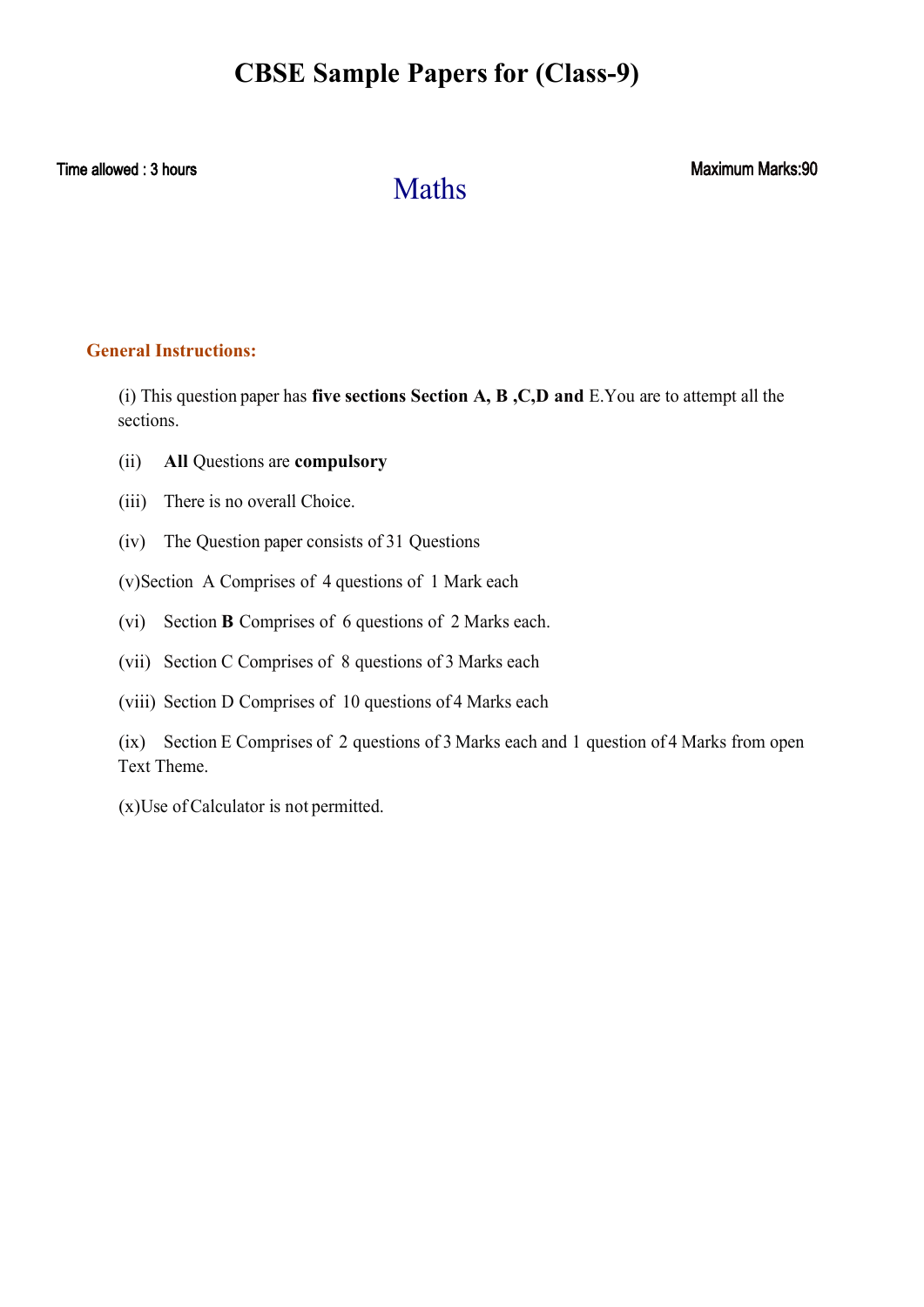## **SECTION-A**

- 1. The mean of 8 observations is 40. If 5 is added to each observation then find the value of new mean.
- 2. Shyam Sunder makes a cuboid of plasticine of sides 5 cm. 2 cm and 5 cm. How many such cuboids will he need to form a smallest cube ?
- 3. Find the total surface area of a hemisphere of radius 10 cm.
- 4. In a class, there are *p* girls and *q* boys. A student is selected at random. then find the probability of selecting a girl.

### **SECTION-B**

- 5. If the circumference of the base of a cylinder is 132 cm and its height 25 cm. Find the volume of the cylinder.
- 6. The dimensions of a room are 13 m  $\times$  8 m  $\times$  5 m. How long an iron rod can be placed?
- 7. The following data have been arranged in ascending order of magnitude : 45, 60, 63,  $x, x + 2, 75, 85, 100$ If median of the data is 69, find the value of *x.*
- 8. In the given figure, 0 is the centre of the circle.  $\angle$ POQ = 100°,  $\angle$ POR = 110° then find  $\angle$  QPR.



- **9.** Curved urface area of a right circular cylinder is  $4.4 \text{ m}^2$ . If the radius of the base of the  $\begin{array}{c} 5 \\ 4 \end{array}$ cylinder 1s 0.7 m, find its height.
- **10.** The total surface area of a solid right circular cylinder is  $231$  cm<sup>2</sup>. If the curved surface area is two.third of the total surface area find the radius of the base.

## **SECTION-C**

- 11. If the diagonals of a parallelogram are equal, then show that it is a rectangle.
- 12. ABCD is a rhombus in which altitude from D to side AB bisects AB. Find the angles of the Rhombus.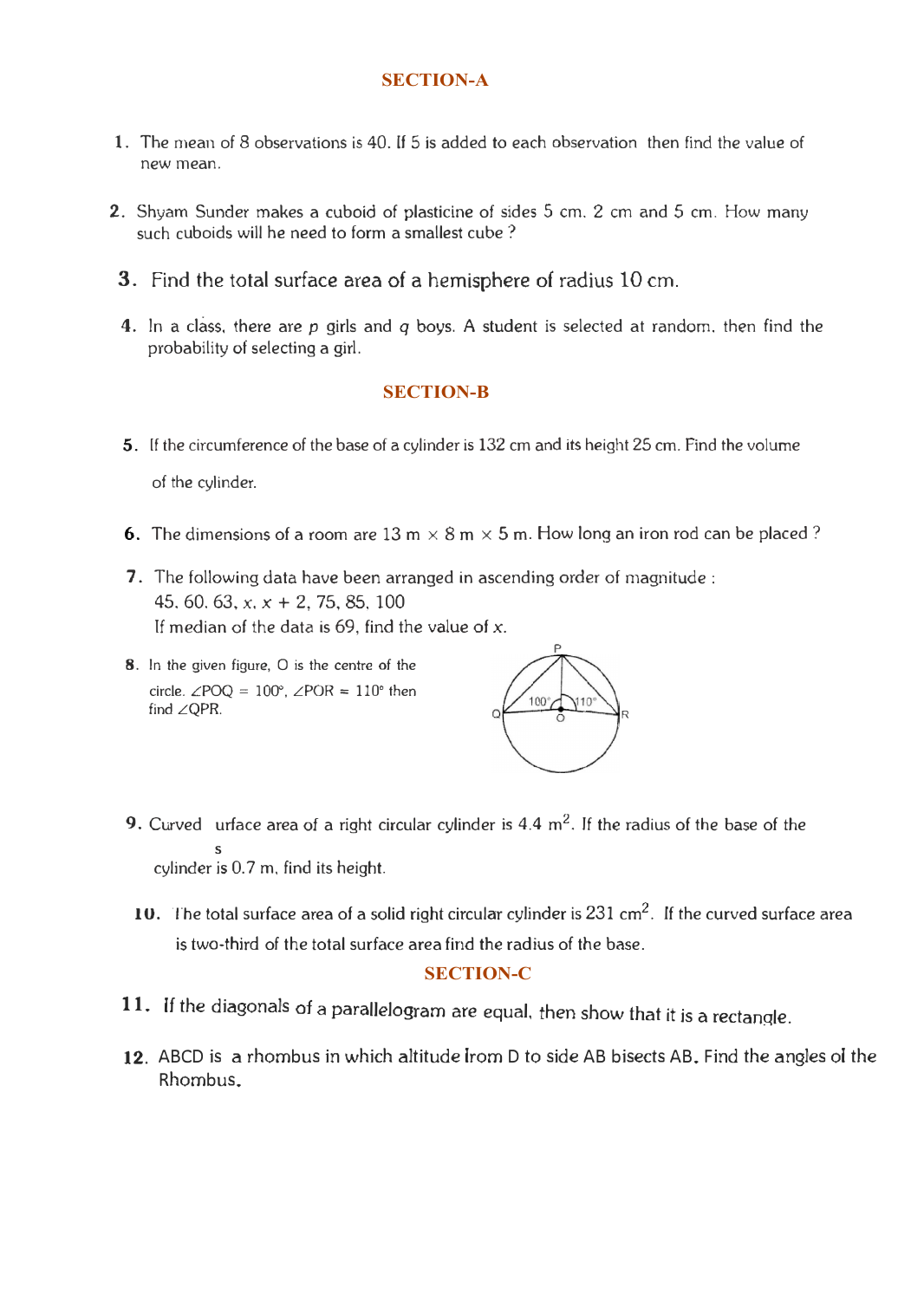13. In the given figure, P is the centre of the circle. Prove that:  $\angle$ XPZ = 2( $\angle$ XZY +  $\angle$ YXZ)



- **14.** A bag contains fifteen cards bearing number 11, 12, 13, 14, ..... , 25. A card is chosen from the bag. Find the probability that it bears
	- (i) a prime number.
	- (ii) a number divisible by 2.
- 15. Construct  $\triangle ABC$  in which  $BC = 7cm$ ,  $\angle ABC = 45^{\circ}$  and  $AB + AC = 13$  cm.
- 16. The length of a room is double its breadth. Its height is 3 m. The area of four walls excluding a door of dimensions  $4$  m  $\times$   $2$  m is  $100$  m<sup>2</sup>. Find its volume.
- 17. Assuming the earth to be a sphere of radius 6370 km. If seventy five percent of the earth's surface is covered by water, then find how many square kilometres is area of the land.
	- 18. Find the value of 'a' if the mean of the following distribution is 50.

|                                                                       |                 |      | <b>Thiu the value of a fille fileari of the following distribution is</b> |    |
|-----------------------------------------------------------------------|-----------------|------|---------------------------------------------------------------------------|----|
|                                                                       | 30 <sup>2</sup> | -50  | 70                                                                        | 90 |
| $\begin{array}{ c c }\n\hline\nx & 10 \\ \hline\nf & 17\n\end{array}$ | $5a + 3$        | - 32 | $7a - 11$                                                                 | 19 |
|                                                                       |                 |      |                                                                           |    |

#### **SECTION-D**

19. In the given figure, ABC is a triangle in which L is the mid-point of BC and M is the mid-point of AL. Prove that

$$
ar (\Delta AMC) = \frac{1}{4} ar (\Delta ABC)
$$



- 20. P. Q. R and S are respectively the mid-points of the sides AB, BC, CD and DA of a quadrilateral ABCD in which  $AC = BD$ . Prove that PQRS is a rhombus.
- 21. Draw the frequency polygon representing the following frequency distribution.

| Class Interval $30 \t34 \t35-39 \t40-44 \t45-49 \t50-54 \t55 \t59$<br>Frequency 12 16 20 8 10 4 |  |  |  |
|-------------------------------------------------------------------------------------------------|--|--|--|
|                                                                                                 |  |  |  |